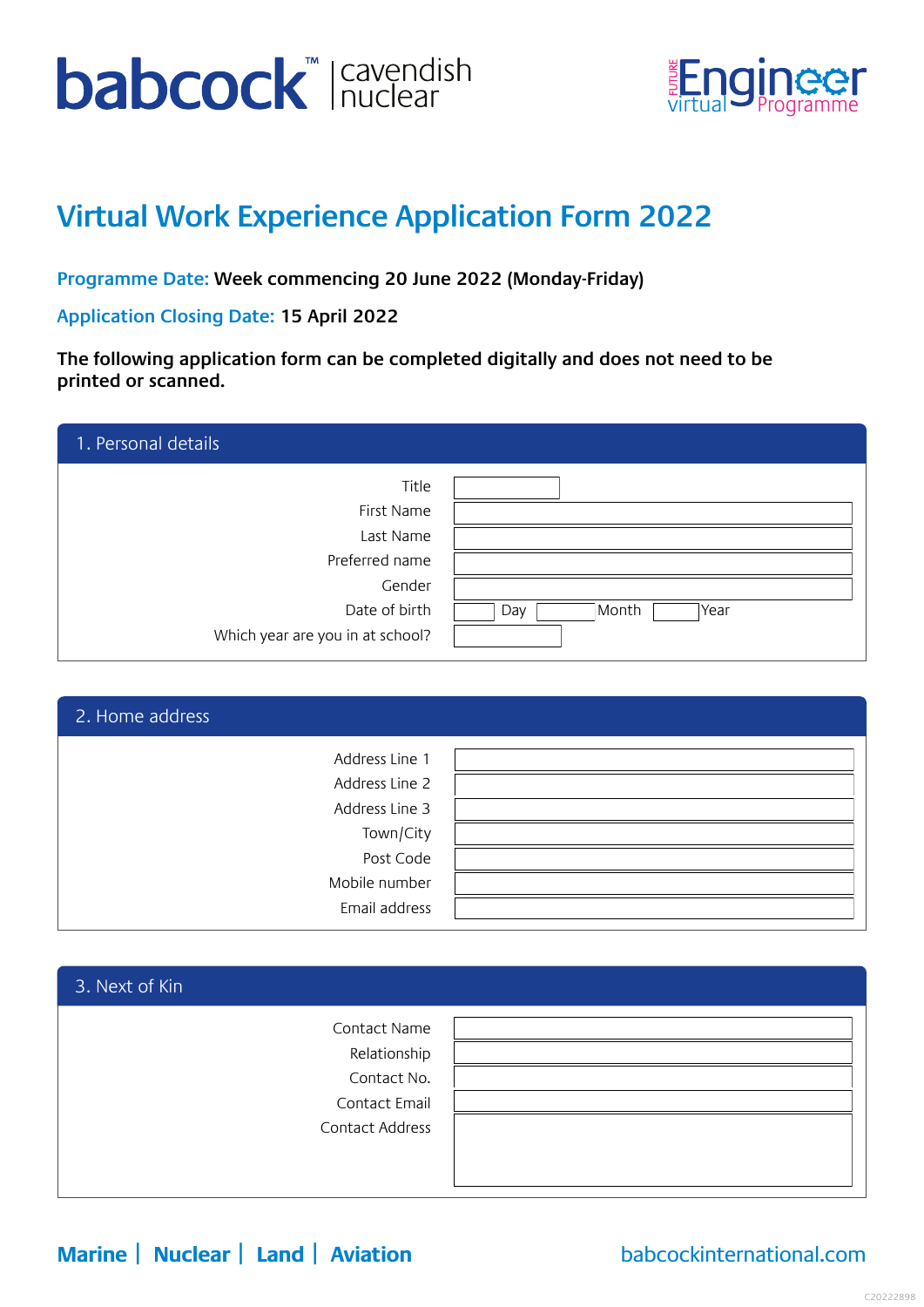# **babcock** ravendish



## Virtual Work Experience Application Form 2022 (continued)

| 4. School details                                                      |  |
|------------------------------------------------------------------------|--|
| Name of School/Learning Institution<br>Address                         |  |
| Work Experience Contact<br>Emergency Contact (if different from above) |  |
| Contact No                                                             |  |
| Contact Email                                                          |  |

| 5. Additional Information                                                                                              |  |  |
|------------------------------------------------------------------------------------------------------------------------|--|--|
| Please tick which discipline you are most interested in:                                                               |  |  |
| Technology <b>T</b><br>Science $\Box$<br>Engineering & Maths $\Box$                                                    |  |  |
| Other $\ $                                                                                                             |  |  |
| Do you have access to a computer/laptop either at home or school to complete the virtual work experience for the week? |  |  |
| (Please tick the options which apply):                                                                                 |  |  |
| Both $\Box$<br>N/A<br>School $\Box$<br>Home<br>$\sim 10$                                                               |  |  |
| Are you happy to be on web camera for the duration of the programme?                                                   |  |  |
| (Please tick which options apply. Please note this is preferred to ensure the week is as engaging as possible):        |  |  |
| Yes<br>No.                                                                                                             |  |  |

### 6. Special Requirements/Learning Requirements

Please use this space to advise us of any special, medical or other significant information that we may need to take into consideration when hosting your virtual work experience placement.

### **Marine | Nuclear | Land | Aviation** [babcockinternational.com](https://www.babcockinternational.com/)